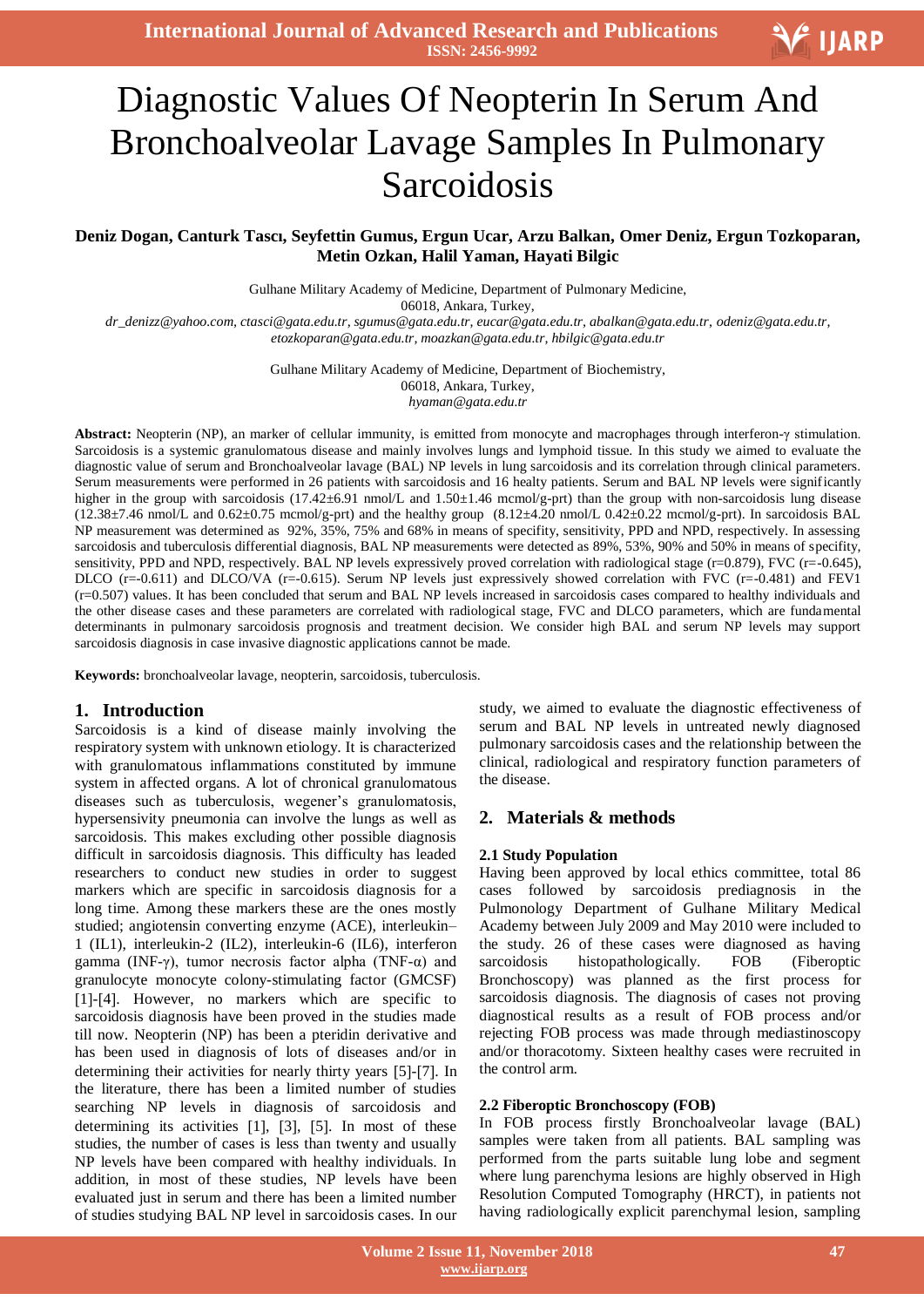

was made from right lung middle lobe segments or left lung lingula segments. For BAL sampling, segment whose bronchoscope lead is determined beforehand was placed so that it could occlude bronchus lumen (wedge position), but this lumen can also be seen. Totally 100 ml (5X20 ml) sterile serum was given by physiological injector through a bronchoscope working channel and it was aspired with the same injector.

#### **2.3 Biochemical Tests**

Complete blood count, erythrocyte sedimentation rate, routine biochemistry, serum calcium, 24-hour urine calcium and arterial blood gas examination, Respiratory Function Test and Carbon monoxide diffusion (DLCO) tests were made on all patients with sarcoidosis prediagnosis taking place in this study. 10 ml venous blood sample was taken from all patients immediately after FOB process. Serums were separated from BAL and venous blood samples in 10 minutes through 3000 circulation/min. centrifuge and kept out of sun beam at -80 °C. In serum and BAL, NP measurements were made through high performance liquid chromatography (HPLC). For serum NP levels nmol/L, protein levels were measured through Lowry method as well as NP measurements in BAL material and BAL NP levels were explained as mcmol/g-proetin.

#### **2.4 Radiological Assessment**

Posteroanterior chest X-ray was taken for all patients and in phasing according to chest X-ray Siltzbach phasing was used  $[8]$ ,  $[9]$ .

## **2.5 Statistical Assessment**

All statistical analyses were made through SPSS 16.0 package program. All data were expressed as average±standard deviation unless otherwise specified. Averages showing parametrical distribution among groups were compared through student t test and the ones showing nonparametrical distribution were compared through Mann Whitney test. p values under 0.05 was based for statistical significance. To examine the correlation among data, for the ones showing parametrical distribution Pearson, for the ones showing nonparametrical distribution Spearman test was used. Correlation coefficients were expressed as r value. Chisquare test with Yates correction was applied to compare intergroup sex difference.

# **3. Results**

26 of 86 cases which were followed with sarcoidosis prediagnosis were diagnosed histopathologically sarcoidosis. 16 cases for which bronchoscopy was made for hemoptysis etiology and foreign body aspiration suspicion but at which no pathology was determined for pulmonary and/or extrapulmonary according to clinical, radiological and bronchoscopic findings were taken into healthy control group. Demographical and clinical characteristics of study population was displayed in Table 1. Mean age in sarcoidosis cases was significantly higher than healthy control group. Men/Women ratios were statistically significant between healthy control group and sarcoidosis. 9 of sarcoidosis cases were diagnosed in the recent six months but not treated; therefore, BAL samples of these cases were not taken. BAL samples from totally 17 sarcoidosis cases were examined. Serum and BAL NP levels were significantly high in sarcoidosis group compared to healthy control group

 (p=0.006). Serum and BAL NP levels of study population were displayed in Table 2. When we evaluate the diagnostic effectiveness of serum and BAL NP levels between control group and sarcoidosis cases through ROC analysis and assessing the other diagnostic parameters, clinically and statistically significant diagnostic values were obtained only with BAL NP levels. In evaluating the relation between NP levels and respiratory function parameters, serum NP levels proved a negative correlation at a medium level with FVC and FEV1 values (p=0.034) while BAL NP levels proved a significant negative correlation with FVC, DLCO and DLCO/VA (DLCO for alveolar volume) values (p=0.021). Also, BAL NP levels showed strong correlation with radiological stage of sarcoidosis cases  $(R=0.879, p<0.001)$ (Figure 1) and significantly weak correlation (at the limit) with serum calcium levels  $(R=0.347, p=0.043)$ . For other respiratory function parameters and biochemical parameters no significant correlation was found between serum and BAL NP levels.



*Figure 1: The correlation graphic between BAL NP levels and radiologic stage*

| <b>Table 1:</b> Demographic characteristics of the study |            |  |  |
|----------------------------------------------------------|------------|--|--|
|                                                          | population |  |  |

| Population        | n  | Age (years)                                  | Gender (M/F)                                 |  |
|-------------------|----|----------------------------------------------|----------------------------------------------|--|
| Sarcoidosis<br>26 |    | $36.7 \pm 16.1^{a,b,c}$                      | $(18/8)^{a,b,c}$                             |  |
| Control           | 16 | $26.8 \pm 9.7$ <sup>c</sup>                  | $(16/0)^{\circ}$                             |  |
| p value           |    | $a, p=0.001$<br>$b, p<0.001$<br>$c, p=0.005$ | $a$ , $p=NS$<br>$b$ , $p=NS$<br>$c, p=0.039$ |  |

| Table 2: Serum BAL and NP levels in the study group |  |  |  |  |  |  |
|-----------------------------------------------------|--|--|--|--|--|--|
|-----------------------------------------------------|--|--|--|--|--|--|

| Population  | n  | Serum NP<br>(nmol/L)                       | BAL NP <sup>1</sup><br>$(mcmol/g-prt)$          |  |
|-------------|----|--------------------------------------------|-------------------------------------------------|--|
| Sarcoidosis | 26 | $17.42 \pm 6.91^{\text{a,b,c}}$            | $1.50 \pm 1.46^{\text{a},\text{b},\text{c}}$    |  |
| Control     | 16 | $8.12 + 4.20$ <sup>c</sup>                 | $0.42 + 0.22$ <sup>c</sup>                      |  |
| p value     |    | $a, p=0.001$<br>$b$ , $p=NS$<br>c, p<0.001 | $a, p=0.006$<br>$b$ , $p=0.011$<br>c, $p=0.006$ |  |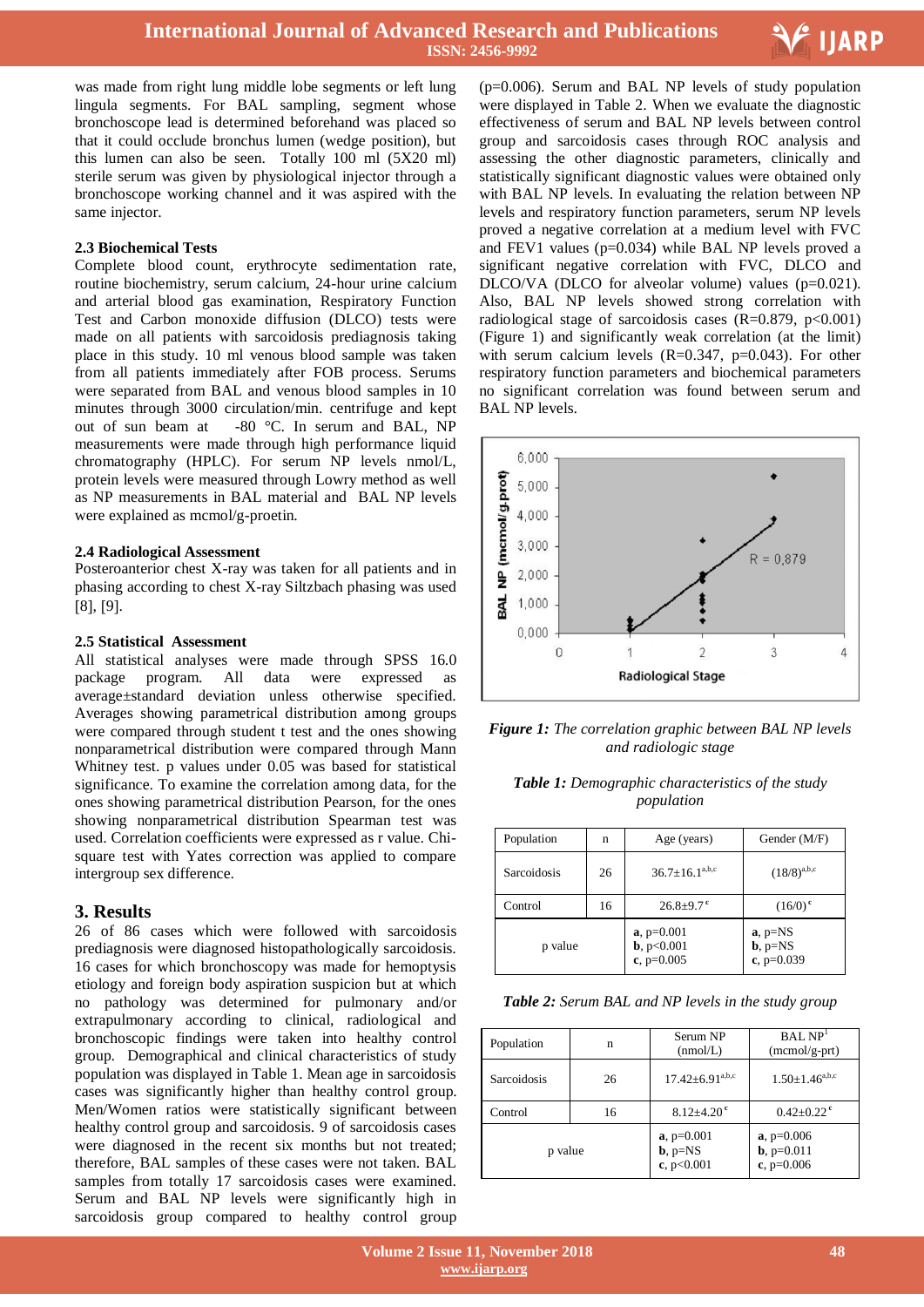

## **4. Discussion**

If you are using Word, use either the Microsoft Equation Editor or the Math Type add-on (http://www.mathtype.com) for equations in your paper (Insert | Object | Create New | Microsoft Equation or Math Type Equation). "Float over text" should not be selected. Number equations consecutively with equation numbers in parentheses flush with the right margin, as in  $[1]$ . First use the equation editor to create the equation. Then select the "Equation" markup style. Press the tab key and write the equation number in parentheses. In this study, we have indicated that serum and BAL NP levels have increased significantly in sarcoidosis cases compared to healthy ones. Moreover, the most striking finding in our study has been the fact that BAL NP levels proved highly significant correlation with radiological stage of the disease in sarcoidosis cases. In examining the respiratory function parameters, BAL NP levels showed significant correlation with FVC, DLCO and DLCO/VA and serum NP levels showed significant correlation with FVC and FEV1. The biggest restriction in our study has been the fact that BAL samples could not be collected from all cases. For that reason, though the results show statistically significance, they should be confirmed with more comprehensive case series. In theory, another restriction of the data obtained from this study can be the fact that demographical characteristics among the groups show statistically significantly difference. Mean age value of sarcoidosis cases was nearly 10 years more than the healthy control group. Moreover, while eight of the sarcoidosis cases was women in sarcoidosis group, all patients were men in healthy group and this difference was statistically significant. There had been studies indicating slight changes in the NP serum levels with age according to creatine clearance. But, Turgan et al. declared there has been no variability in NP levels and age in Turkish population [12]. Moreover, Baganha et. al. have suggested age and NP concentration did not vary in accordance with sex. [13]. Based on these findings, we consider age and sex differences in the study population have negligible influence on serum and BAL NP levels. In sarcoidosis cases, there are not many studies evaluating inflammatory mediators in BAL. In a study it has been shown that IL8, a potent neutrophil chemotactic factor, has increased in BAL liquid [13]. In an older study, despite the number of cases was a few  $(n=10)$ , it is shown that BAL NP levels were higher in sarcoidosis cases in comparison to healthy control and pneumonia cases [6]. Ziegenhan et al. have found that neutrophilia over 3% and eosinophilia over 1% in BAL cell count were indicative for a progressive disease [3]. These authors have indicated that BAL neutrophil levels increased not only in radiologically advanced stage cases (stage 3 and 4) but also in early stage (stage1 and 2) cases and this increase was correlated with systemic steroid necessity. It has been known that NP is a marker of increased monocyte/macrophage cell series. In previous studies, it has been suggested that serum and urine NP levels increased in active sarcoidosis and is an indirect marker of Th1 and INF- $\gamma$  activity [12], [14]. Planck et al. have declared that serum NP levels which were high in pretreatment period in ten sarcoidosis cases came back to normal in all patients apart from one patient after the illness remitted and became inactive [4]. One of the most important results obtained from our study is that BAL NP levels showed high correlation with radiological stage, FVC,

 DLCO and DLCO/VA which are the most significant parameters in clinical follow-up and in relation with the disease severity and prognosis in pulmonary sarcoidosis. While serum NP levels show correlation with FVC and FEV1, it doesn't show any correlation with other parameters, which can be deemed as clinically significant. According to our literature review, there is no other study which examines the relation of BAL NP levels with radiological stage in sarcoidosis and respiratory function test parameters. In our study, long-term follow-up findings of cases with sarcoidosis diagnosis have not taken place and, for that reason, prognostic role of serum and BAL NP levels in the disease has not been commented. However, it shows correlation with radiological prevalence and respiratory functions which have significantly determinative characteristic in prognosis and treatment decision, we think especially BAL and partly serum NP levels are effective in prognosis and treatment decision of sarcoidosis. As known, first line medication in the treatment of pulmonary sarcoidosis is corticosteroids. However, there is still no consensus regarding when to start the treatment. Comparing serum and BAL NP levels to findings in long-term follow-up, determining the cases requiring treatment may be clinically helpful.

# **References**

- [1] C. Prior, RA. Knight, M. Herold, G. Ott, MA. Spiteri, "Pulmonary sarcoidosis: patterns of cytokine release in vitro," European Respiratory Journal, IX (1), pp. 47-53.1996.
- [2] P. Beirne, P. Pantelidis, P. Charles, AU. Wells, DJ. Abraham, CP. Denton, KI. Welsh, PL. Shah, RM. du Bois, P. Kelleher, "Multiplex immune serum biomarker profiling in sarcoidosis and systemic sclerosis," European Respiratory Journal XXXIV (6), pp. 1376-1382, 2009.
- [3] MW. Ziegenhagen, ME. Rothe, M. Schlaak, J. Muller-Quernheim, "Bronchoalveolar and serological parameters reflecting the severity of sarcoidosis," European Respiratory Journal XXI (3), pp. 407-413, 2003.
- [4] A. Planck, A. Eklund, J. Grunewald, "Markers of activity in clinically recovered human leukocyte antigen-DR17-positive sarcoidosis patients," European Respiratory Journal XXI (1), pp. 52-57, 2003.
- [5] A. Berdowska, K. Zwirska-Korczala, "Neopterin measurement in clinical diagnosis," Journal of Clinical Pharmacy and Therapeutics," XXVI (5), pp. 319-329, 2001.
- [6] JL. Dhondt, A. Darras, P. Mulliez, JM. Hayte, J. Crinquette, "Unconjugated pteridines in bronchoalveolar lavage as indicators of alveolar macrophage activation," Chest Journal XCV (2), pp. 348-351, 1989.
- [7] KH. Mohamed, AA. Mobasher, AR. Yousef, A. Salah, IZ. El-Naggar, AH. Ghoneim, RW. Light, "BAL neopterin: a novel marker for cell-mediated immunity in patients with pulmonary tuberculosis and lung cancer," Chest Journal CXIX (3) pp. 776-780, 2001.